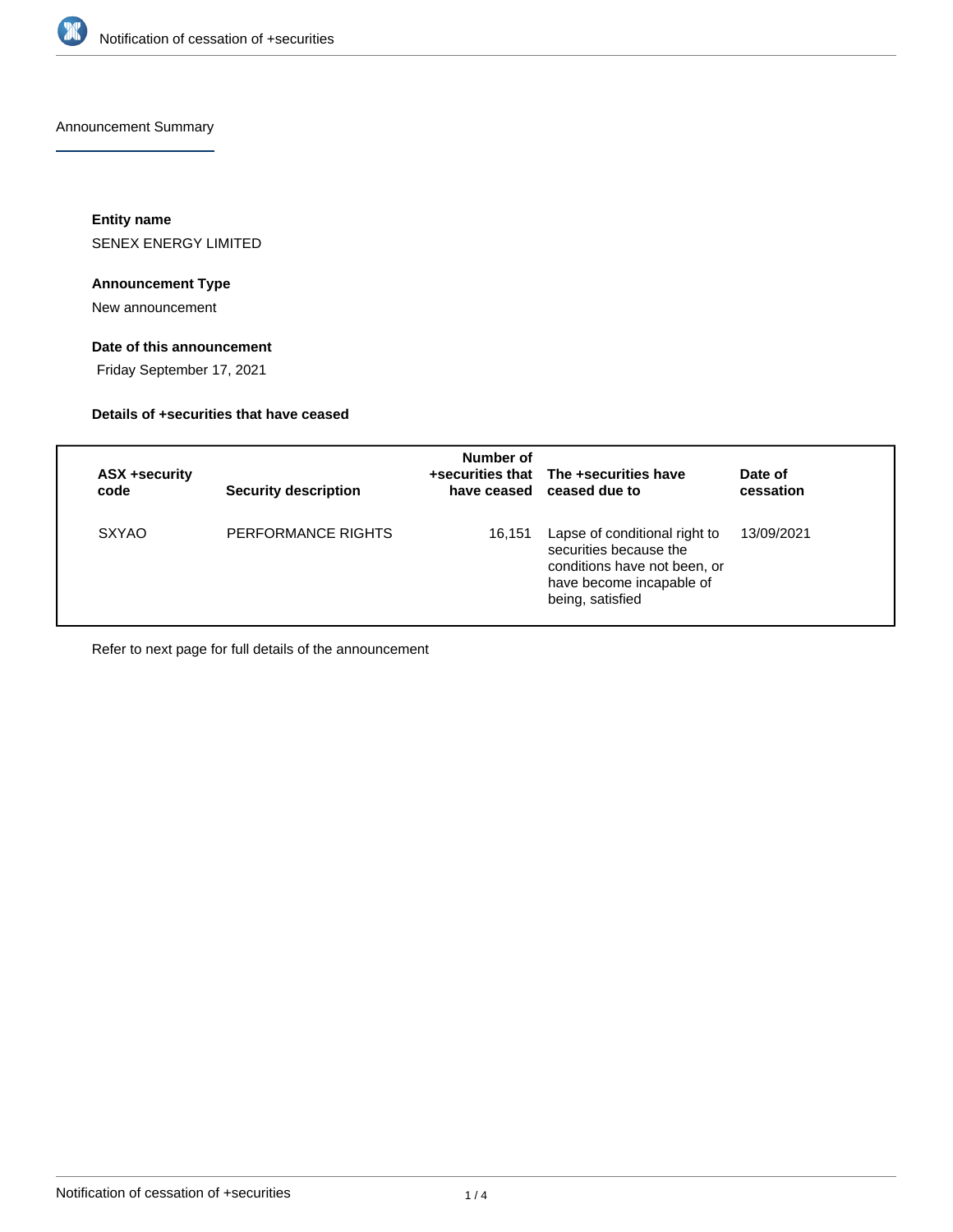

Part 1 - Announcement Details

### **1.1 Name of +Entity**

SENEX ENERGY LIMITED

We (the entity named above) provide the following information about our issued capital.

**1.2 Registered Number Type** ABN

**Registration Number** 50008942827

**1.3 ASX issuer code SXY** 

**1.4 The announcement is** New announcement

## **1.5 Date of this announcement**

17/9/2021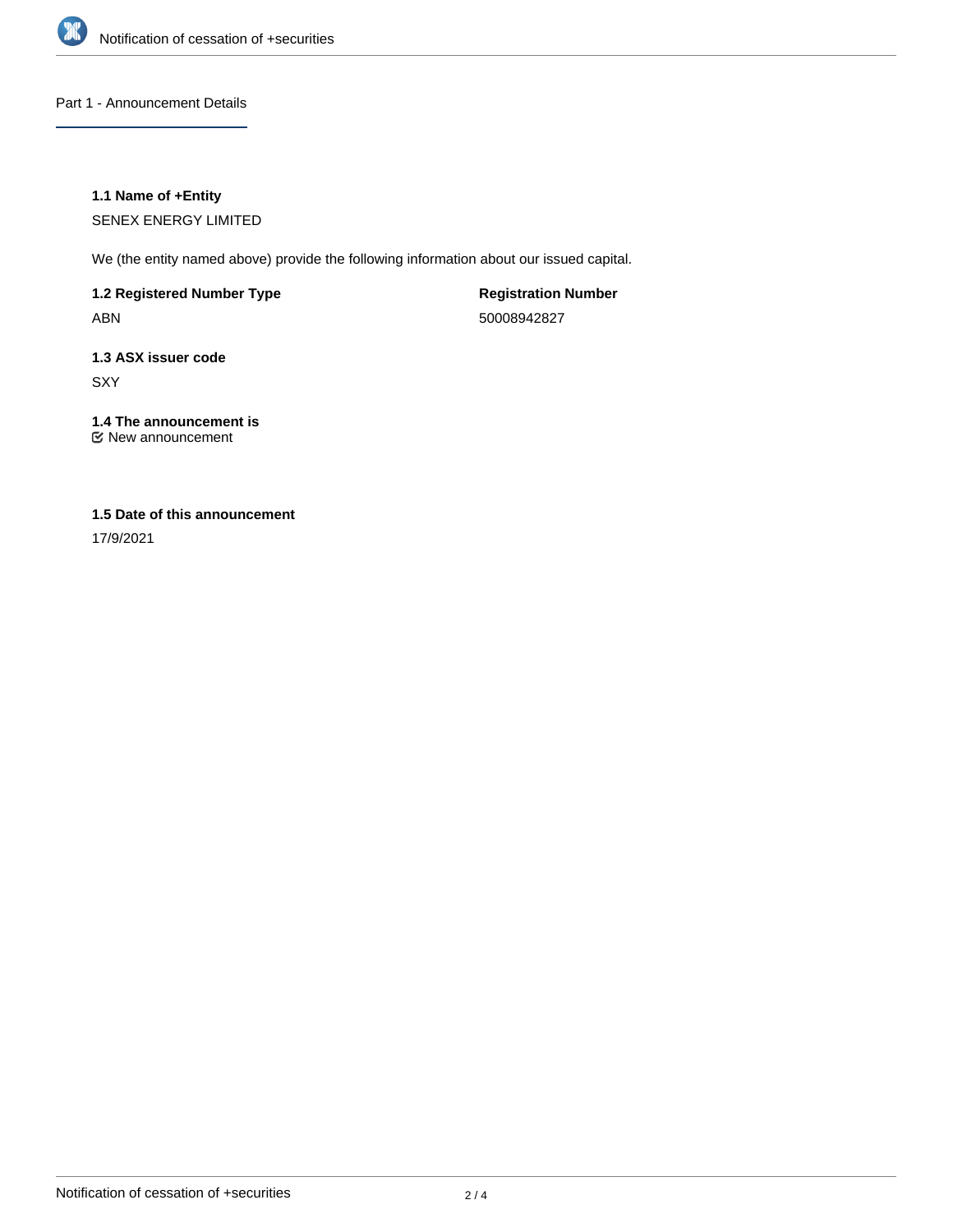

#### Part 2 - Details of +equity securities or +debt securities that have ceased

## **ASX +Security Code and Description**

SXYAO : PERFORMANCE RIGHTS

#### **Unquoted +equity securities that have ceased**

**Number of securities that have ceased**

16,151

#### **Reason for cessation**

Lapse of conditional right to securities because the conditions have not been, or have become incapable of being, satisfied

#### **Date of cessation**

**Is the entity paying any consideration for the cessation?** No

13/9/2021

#### **Any other information the entity wishes to notify to ASX about the cessation?**

Since the Company's last update to the ASX on 1 September 2021, 16,151 Performance Rights have lapsed pursuant to Senex's Employee Performance Rights Plan.